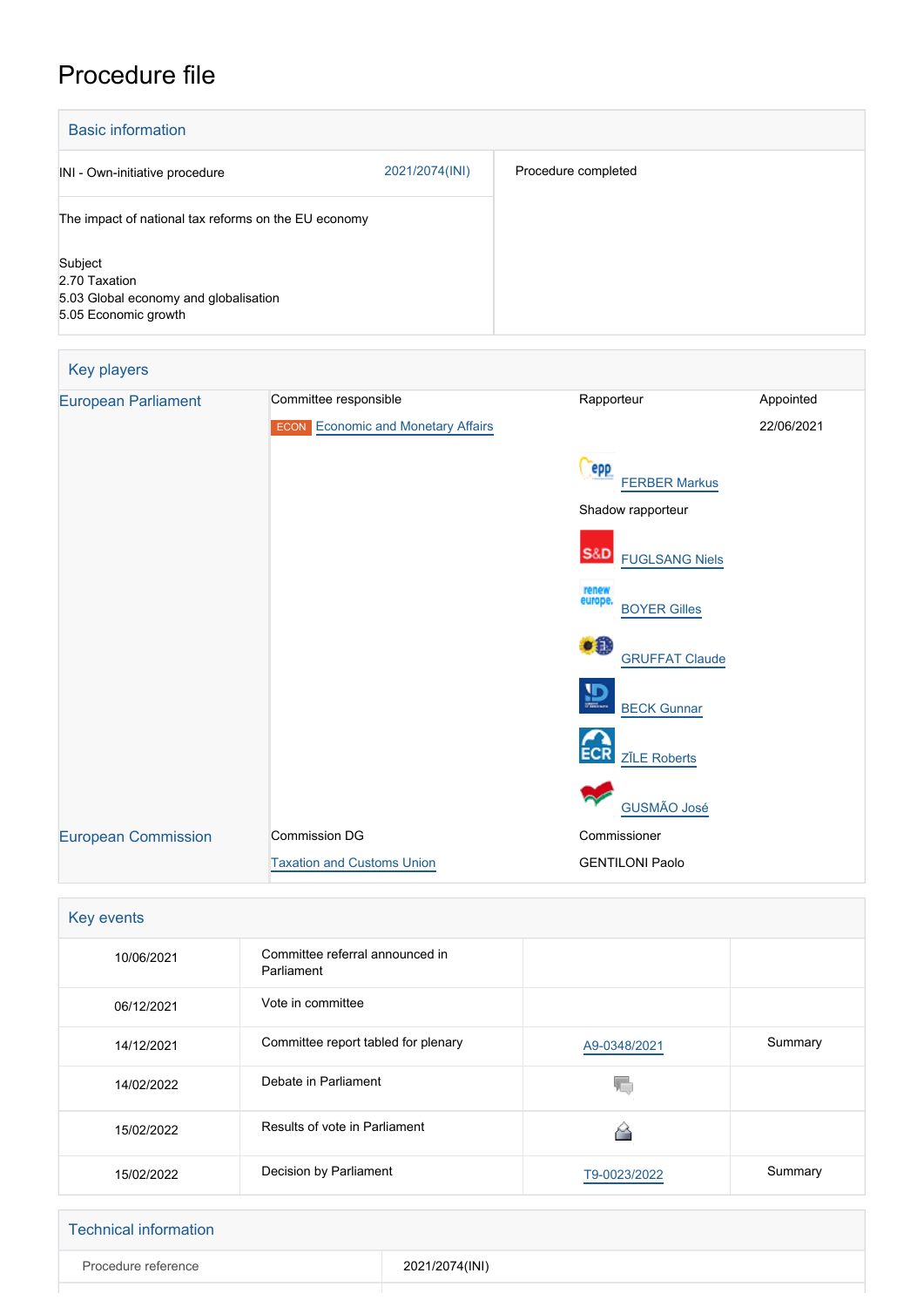| Procedure type             | INI - Own-initiative procedure |
|----------------------------|--------------------------------|
| Procedure subtype          | Initiative                     |
| Legal basis                | Rules of Procedure EP 54       |
| Stage reached in procedure | Procedure completed            |
| Committee dossier          | ECON/9/06223                   |

| Documentation gateway                               |              |            |    |         |
|-----------------------------------------------------|--------------|------------|----|---------|
| Committee draft report                              | PE695.102    | 13/09/2021 | EP |         |
| Amendments tabled in committee                      | PE697.827    | 28/10/2021 | EP |         |
| Committee report tabled for plenary, single reading | A9-0348/2021 | 14/12/2021 | EP | Summary |
| Text adopted by Parliament, single reading          | T9-0023/2022 | 15/02/2022 | EP | Summary |
| Commission response to text adopted in plenary      | SP(2022)192  | 13/06/2022 | EC |         |

# The impact of national tax reforms on the EU economy

The Economic and Monetary Affairs Committee adopted an own-initiative report by Markus FERBER (EPP, DE) on the impact of national tax reforms on the EU economy.

Although tax policy is largely the responsibility of the Member States, the single market requires harmonisation and coordination in tax policy-making in order to increase the integration of the single market and prevent base erosion.

# (1) Impact on small and medium-sized enterprises (SMEs)

While the costs of compliance with tax obligations are estimated for large multinational companies to be around 2% of taxes paid, for SMEs this is estimated around 30%. Furthermore, the profits of multinational enterprises tend to be taxed less than those of equivalent domestic enterprises.

The report pointed out that differences in national tax regimes can act as barriers to SMEs trying to operate across borders, as SMEs have fewer resources than multinationals to devote to tax compliance and optimisation.

Members considered that harmonisation of the tax base, such as the common corporate tax base, could reduce compliance costs for SMEs operating in more than one Member State. They reiterate that taxing profits in the country where the economic activities take place would enable governments to offer a level playing field to their SMEs.

Members also stressed the need to tax companies using a fair and effective formula for allocating taxing rights between countries, taking into account factors such as the workforce and the existence of tangible assets. They called on Member States to rapidly agree on an ambitious proposal for a European corporate tax code.

The report noted that many Member States and the EU have introduced dedicated regimes that favour SMEs. Members considered that such special treatment, if utilised extensively, while generally positive, could risk introducing further distortions and further possibilities of aggressive tax planning, and could further increase the overall complexity of the system. Member States are urged to design tax benefits for SMEs in a way that is consistent with the overall tax regime and does not encourage SMEs to stay small.

# (2) Harmonisation and coordination of tax policies

Members pointed out that the EU has developed coordination mechanisms such as peer review procedures within the Code of Conduct Group (CoC) and country-specific recommendations in the context of the European Semester. They considered that both of these mechanisms need to be further improved.

The report noted the limits of the current decision-making process in the Council to meet legislative needs when it comes to promoting coordination between Member States and tackling harmful tax practices. It called for the full potential of the TFEU Treaty to be explored. It also stressed that the ideal level of coordination of tax policies to ensure maximum impact is the international arena, through the G20/OECD, recalling that EU tax proposals based on international agreements have always been more likely to be adopted by the Council.

#### (3) Recommendations and areas for reform

The report stressed that in areas of high importance for the functioning of the single market, such as taxation and the capital markets union, more harmonisation is warranted either through better Member State coordination or EU action. The reforms should focus on the following key areas:

# Debt equity bias

Members deplored the debt equity bias in corporate taxation that allows for generous tax deductions on interest payments, while equity financing costs cannot be deducted in a similar manner, making debt financing relatively more attractive than equity financing. They recalled that these incentives can be reduced either by allowing a further deduction of equity financing costs or by reducing the possibilities for interest deductions. They look forward to the Commission's proposal for a debt equity bias reduction allowance.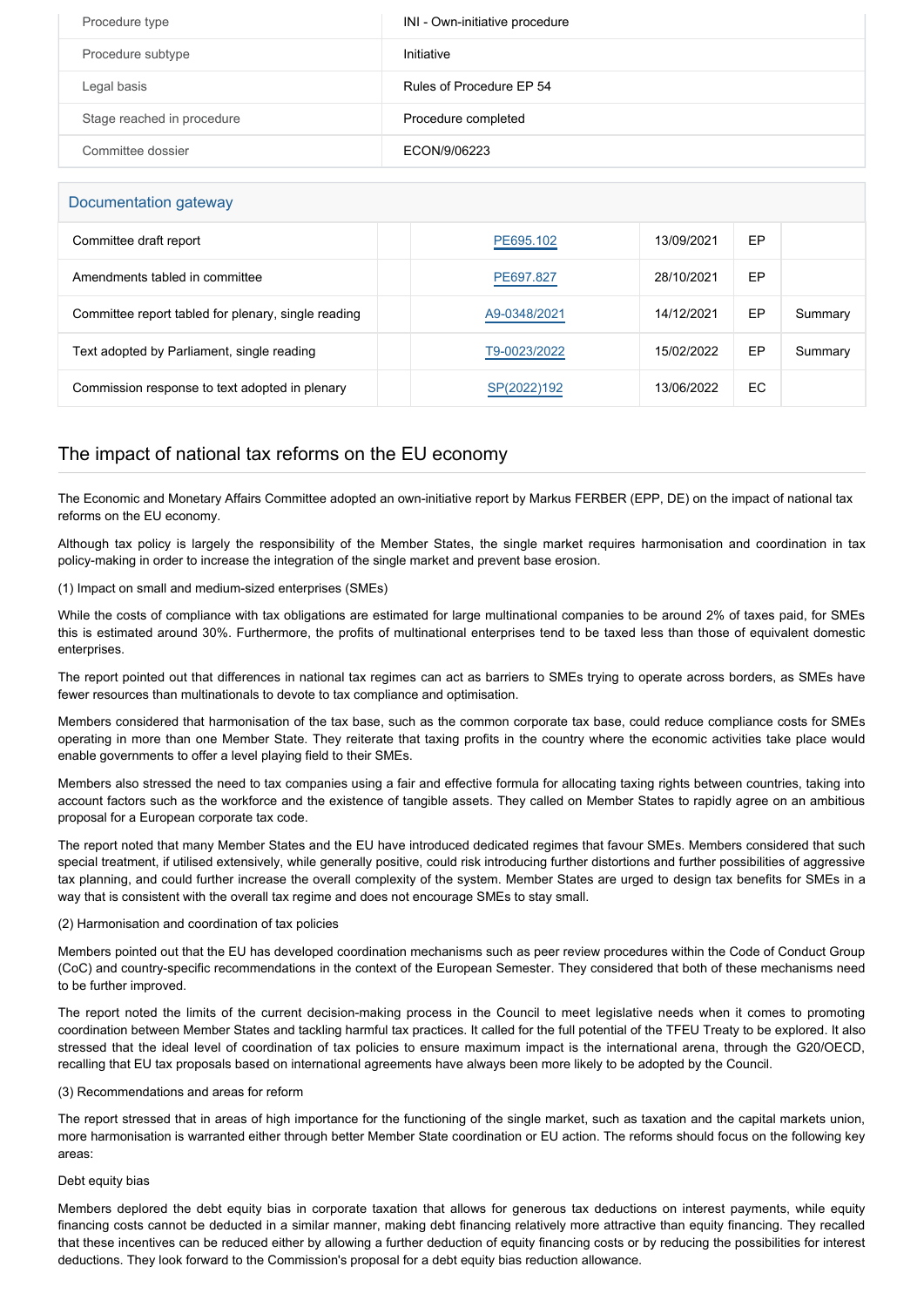#### Competing marginal effective tax rates

The report noted that the marginal effective tax rate can be a key factor for companies making investment decisions. Given the considerable differences in marginal effective tax rates between Member States, Members called on Commission to investigate whether some Member States distort competition by artificially lowering their marginal effective tax rates, for example through accelerated depreciation schedules or by adjusting the tax deductibility of certain items, and to communicate its results to Parliament.

#### Tax incentives for research and development

While stressing that tax incentives for research and development comes with obvious benefits to society and the economy, Members are concerned that certain types of tax incentives, such as patent or intellectual property tax regimes, do little to increase spending on research and development and may in fact distort the single market by encouraging profit-shifting and aggressive tax planning.

Members called on the Commission to propose guidelines on tax incentives that are not distortive for the single market. They stressed that further harmonisation regarding tax incentives for research and development spending may be warranted.

## EU taxation scoreboard

Noting the Commissions ongoing work on an EU tax scoreboard, Members stressed that the scoreboard should contribute to the fight against harmful tax competition and take into account the considerable public revenue losses imposed by national tax policies that are facilitating tax avoidance. The tax scoreboard should be built as an instrument to help Member States perform sound and robust reforms on tax matters.

# The impact of national tax reforms on the EU economy

The European Parliament adopted by 469 votes to 94, with 137 abstentions, a resolution on the impact of national tax reforms on the EU economy.

Although tax policy is largely the responsibility of the Member States, the single market requires harmonisation and coordination in tax policy-making in order to increase the integration of the single market and prevent base erosion.

## (1) Impact on small and medium-sized enterprises (SMEs)

Members considered that tax policy fragmentation creates various obstacles for citizens and companies in the single market, particularly small and medium-sized enterprises (SMEs), including legal uncertainty, red tape, the risk of double taxation and difficulties claiming tax refunds.

The costs of compliance with tax obligations are estimated for large multinational companies to be around 2% of taxes paid, for SMEs this is estimated around 30%. Some Member States have developed schemes that would tax profits made in an international context at a lower rate than the national nominal rate, thus putting SMEs at a competitive disadvantage.

The resolution pointed out that differences in national tax regimes can act as barriers to SMEs trying to operate across borders, as SMEs have fewer resources than multinationals to devote to tax compliance and optimisation.

Members considered that harmonisation of the tax base, such as the common corporate tax base, could reduce compliance costs for SMEs operating in more than one Member State. They reiterated that taxing profits in the country where the economic activities take place will allow governments to offer a level playing field for their SMEs. They highlighted the need to tax corporations using a fair and effective formula for the allocation of taxing rights between countries and called on Members States to swiftly agree on an ambitious proposal for a European corporate tax rulebook.

The resolution also noted that many Member States and the EU have introduced dedicated regimes that favour SMEs. Members considered that such special treatment, if utilised extensively, while generally positive, could risk introducing further distortions and further possibilities of aggressive tax planning, and could further increase the overall complexity of the system. Member States are urged to design tax benefits for SMEs in a way that is consistent with the overall tax regime and does not encourage SMEs to stay small.

#### (2) Harmonisation and coordination of tax policies

Parliament welcomed that the EU has developed coordination mechanisms such as peer review procedures within the Code of Conduct Group (CoC) and country-specific recommendations in the context of the European Semester. It considered that both of these mechanisms need to be further improved.

Parliament noted the limits of the current decision-making process in the Council to meet legislative needs when it comes to promoting coordination between Member States and tackling harmful tax practices. It called for the full potential of the TFEU Treaty to be explored. It also stressed that the ideal level of coordination of tax policies to ensure maximum impact is the international arena, through the G20/OECD, recalling that EU tax proposals based on international agreements have always been more likely to be adopted by the Council.

The Commission and the Member States are called on to work together and ensure the transposition into EU law of the OECD/G20 Inclusive Framework agreement which suggests that multinational enterprises be subject to a 15 % effective tax rate.

#### (3) Recommendations and areas for reform

The resolution stressed that in areas of high importance for the functioning of the single market, such as taxation and the capital markets union, more harmonisation is warranted either through better Member State coordination or EU action. The reforms should focus on the following key areas:

#### Debt equity bias

Members deplored the debt equity bias in corporate taxation that allows for generous tax deductions on interest payments, while equity financing costs cannot be deducted in a similar manner, making debt financing relatively more attractive than equity financing. The debt equity bias might incentivise companies to take on too much debt.

Given that debt equity bias varies considerably between the Member States, Members consider that a common European approach would be preferable in order to avoid distortions within the single market.